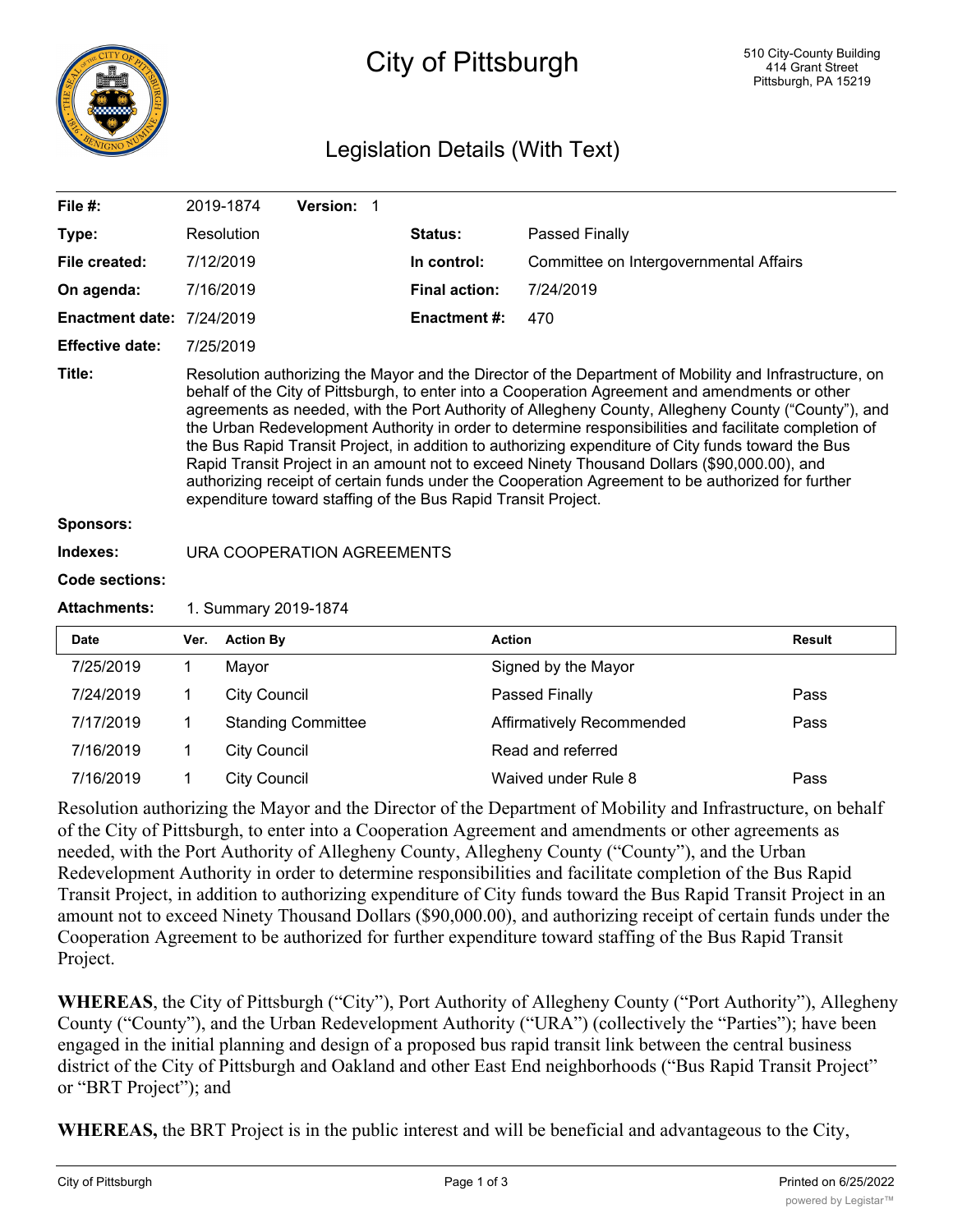County, URA and Port Authority in that it will facilitate the expeditious and effective movement of transit patrons by reducing travel times and improving the quality and reliability of service for people using mass transit, materially contribute to the well-being, progress and development of the City and County, and reduce traffic on City streets; and

**WHEREAS**, the BRT Project is also intended to stimulate neighborhood revitalization along the BRT Project corridor, as well as incorporate necessary transit and infrastructure improvements between the Central Business District and Oakland and other East End neighborhoods; and

**WHEREAS,** the Parties now wish to proceed with the further design and the eventual final design for, and construction of, the BRT Project, and;

**WHEREAS**, the completion of the BRT Project will require the Parties to jointly cooperate in identifying, providing and receiving funding as sponsors for the BRT Project; and

**WHEREAS**, cooperation between the Parties will also be needed for the final design, land use planning, construction, operation and maintenance of the BRT Project; and

**WHEREAS**, the City is pledging an amount of funding toward the BRT Project at an amount not-to-exceed Ninety Thousand Dollars (\$90,000.00); and

**WHEREAS**, the City shall receive certain amounts through funding sources to be used for BRT Project staffing; and

**WHEREAS,** the City now wishes to enter into a Cooperation Agreement, and amend said Cooperation Agreement as needed, with the Port Authority, County, and URA in order to establish certain responsibilities of, received certain funding for, and to facilitate completion of the BRT Project.

## **Be it resolved by the Council of the City of Pittsburgh as follows:**

**Section 1.** The Mayor and Director of the Department of Mobility and Infrastructure, on behalf of the City, are now authorized to enter into a Cooperation Agreement with the Port Authority, County, and URA, in order to establish certain responsibilities of and facilitate completion of the BRT Project and to include a City contribution toward the BRT Project at an amount not to exceed Ninety Thousand Dollars (\$90,000.00), chargeable and payable from the following accounts:

| <b>JDE JOB NO.</b> | ' FI IND<br>IDE. | F A R<br><b>IRUDGET</b> | <b>JAMOUNT</b> | <b>NIRCE</b> |
|--------------------|------------------|-------------------------|----------------|--------------|
| 6029400283         | 29040            | 2019                    | \$90,000.00    | <b>GRANT</b> |

**Section 2.** The following funding received by the City under the aforementioned Cooperation Agreement will be deposited into the following respective accounts and is authorized for appropriation from the same, subject to receipt, for BRT Project staffing to be acquired through new Agreements or Contracts authorized to be entered into by the Mayor and the Director of the Department of Mobility and Infrastructure, on behalf of the City of Pittsburgh, or through utilization or existing Agreements or Contracts: